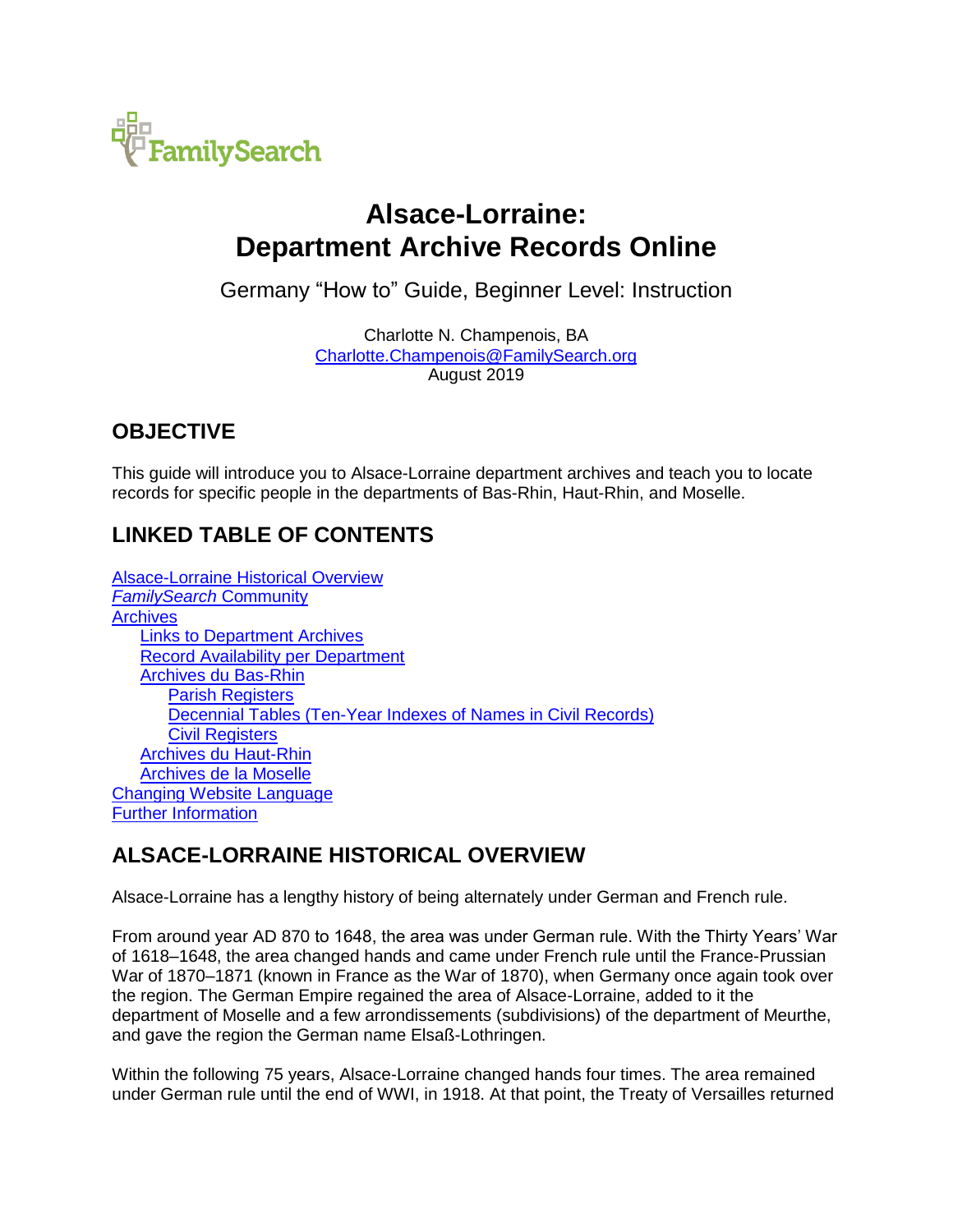Alsace-Lorraine to French rule, and it remained part of France until the beginning of WWII. France invaded Germany in 1939, and Germany retaliated by invading France in 1940 in the Battle of France. Germany took control of Alsace-Lorraine but had to surrender the region to France in 1944.

Alsace-Lorraine remains under French rule today, though the people living there are a mixture of German and French ethnicity because of the region's history of repeatedly changing hands.

This short historical overview is to explain why ancestors from the region of Alsace-Lorraine may be listed as being from France in some records and from Germany in other records. If U.S. censuses show this back-and-forth information, the likelihood of your ancestor being from Alsace-Lorraine is high.

Because Alsace-Lorraine has been back and forth between German and French rule, the language of the records switches between German, French, and Latin.

You may want to examine the following before continuing:

- Read the [German Script Tutorial](https://s3.amazonaws.com/ps-services-us-east-1-914248642252/s3/research-wiki-elasticsearch-prod-s3bucket/images/c/cf/1-German_Script-Instruction.pdf) "How to" Guide to learn about and practice reading the old German script.
- Refer to the *FamilySearch* Wiki [French Genealogical Word List.](https://www.familysearch.org/wiki/en/French_Genealogical_Word_List)
	- $\circ$  Familiarize yourself with how French numbers work, especially 70 and above.
		- 70–79 are written as an addition problem, as 60 plus something; for example, 71 = sixty-eleven (soixante-onze).
		- 80–99 are written as a multiplication and addition problem, as 4 times 20 plus something; for example, 81 = four-twenties-one (quatre-vingt-un) and 99 = four-twenties-nineteen (quatre-vingt-dix-neuf).
	- $\circ$  Many genealogical words are given in French, but the list is not comprehensive.
	- $\circ$  To search the page, hit CTRL+F on the keyboard and start typing in the search.
- Refer to the *FamilySearch* Wiki [German Genealogical Word List](https://www.familysearch.org/wiki/en/German_Genealogical_Word_List) and [Latin Genealogical](https://www.familysearch.org/wiki/en/Latin_Genealogical_Word_List)  [Word List.](https://www.familysearch.org/wiki/en/Latin_Genealogical_Word_List)
	- o Genealogical word lists are available on *FamilySearch* for other languages too.
- Read the [Finding Ancestors in Alsace-Lorraine "How to" Guide](https://www.familysearch.org/wiki/en/img_auth.php/a/aa/Research_in_the_former_Alsace-Lorraine.pdf) for an overview of the seven departments of Alsace-Lorraine.

### <span id="page-1-0"></span>*FamilySearch* **Community**

The *FamilySearch* Community page contains many helpful groups. People can post questions and respond to others' posts, and each Community group (split up geographically) has a list of links helpful for researching in that geographic region.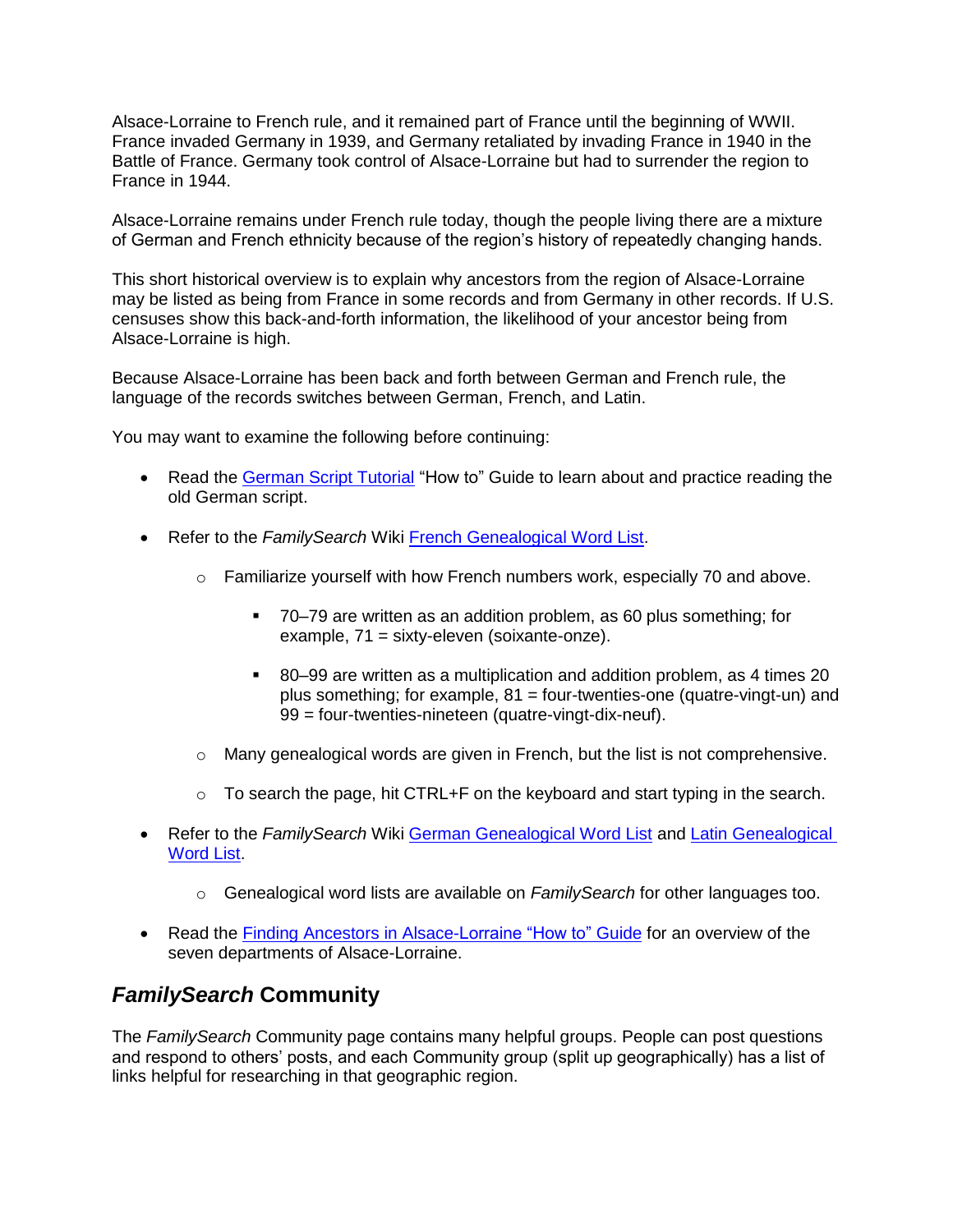- Go to [FamilySearch.org](http://www.familysearch.org/) and click on **Help** and then on **Community** (or you can go straight to [community.FamilySearch.org\)](https://community.familysearch.org/). At this point, you will need to **sign in** using your *FamilySearch* log-in information.
- Two pop-ups will ask you to **accept the conditions** and link your current *FamilySearch*  account with your free Community membership. It will only ask you to accept the conditions the first time you access the Community page.
- Click on the blue **Groups** button in the lower right-hand corner.
- In the **Search Groups** search bar that shows up underneath the row of images, type in **France** and then hit **Enter**.
- To the right of the **France Genealogy Research** heading, click on the blue **Join** button.
- Click on the **My Feed** heading at the very top of the page. (From this point on, you can go directly to **My Feed** after going to the [Community homepage.](https://community.familysearch.org/))
- In the left-hand column under **My Groups**, click on the **France Genealogy Research**  Community group name. This takes you to the France Community page, where you can click on the **Question** heading to post questions, which can include uploading documents and posting links.
- Return to the [community.FamilySearch.org](https://community.familysearch.org/) page and click on the blue **Groups** button. This time, in the **Search Groups** search bar, type in **Germany** and hit **Enter**.
- Click on the **Germany Genealogy Research** heading.
- Scroll down a little to see a **Links** heading in the right-hand column. Under this heading are listed several helpful websites, including word lists, webinars, a surname distribution map, the Republican calendar, archival websites, and more. Click on any of these to go directly to a website.
	- $\circ$  You can also join this Germany Community group. If you have French-related questions about Alsace-Lorraine, post in the France group, and if you have German-related questions, post in the Germany group.

# <span id="page-2-0"></span>**ARCHIVES**

#### <span id="page-2-1"></span>**Links to Department Archives**

Below is a map showing the location of Alsace-Lorraine in relation to the rest of France and to Germany ( $A =$  Alsace;  $\overline{L} =$  Lorraine).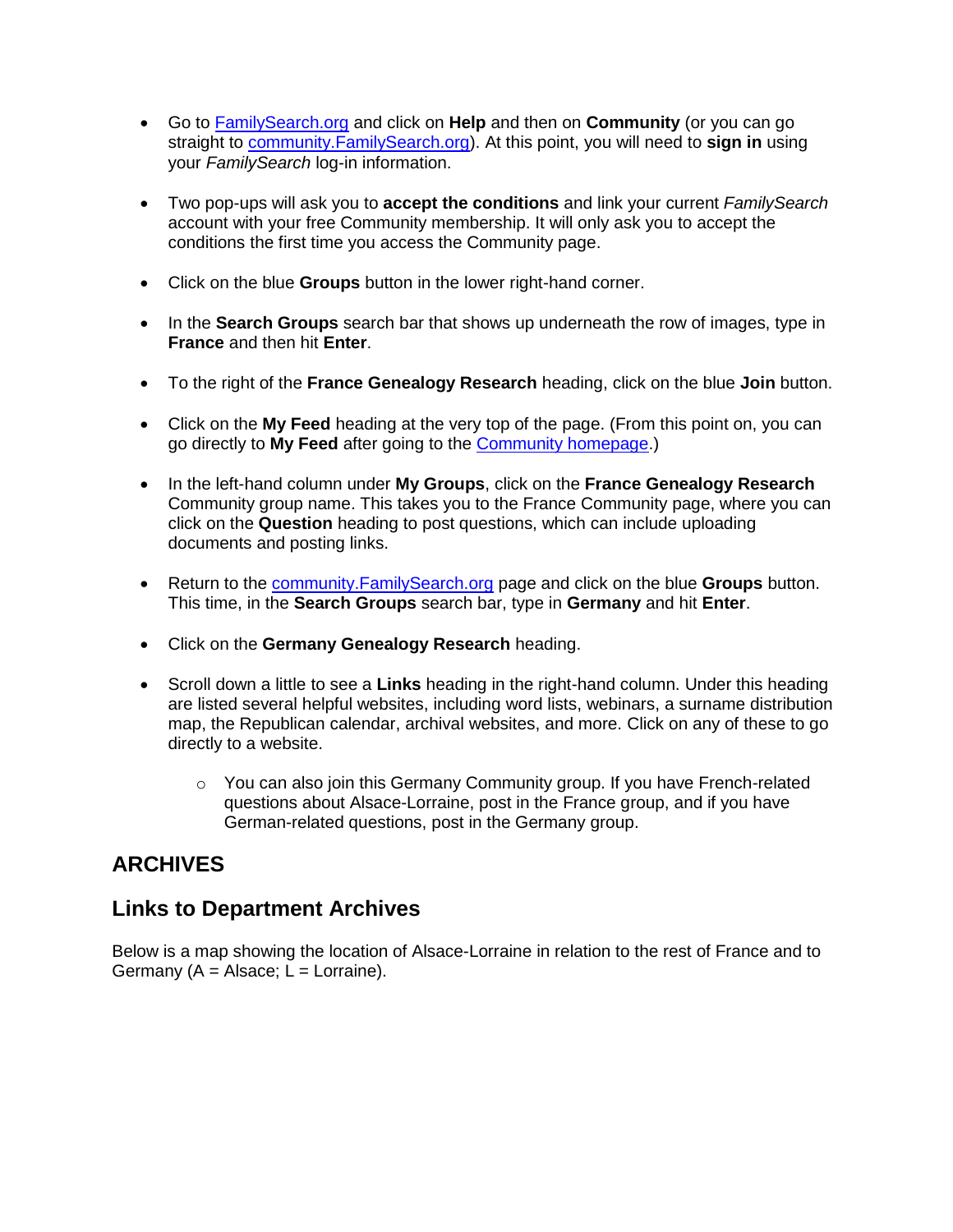

Following are listed the seven departments that make up the area of Alsace-Lorraine. Each department is linked to its archival website, where records can be found. Next to each department name below is the department number in parentheses.

Alsace:

- [Department Archives of Bas-Rhin](http://archives.bas-rhin.fr/registres-paroissiaux-et-documents-d-etat-civil/) (67)
- [Department Archives of Haut-Rhin](http://www.archives.haut-rhin.fr/search?preset=44&view=list) (68)

#### Lorraine:

- [Department Archives of Moselle](http://www.archives57.com/index.php/recherches/archives-en-ligne/registres-paroissiaux) (57)
- [Department Archives of Meurthe-et-Moselle](http://archivesenligne.archives.cg54.fr/s/1/etat-civil/?) (54)
- [Department Archives of Vosges](http://archives.vosges.fr/recherche-en-ligne/base-de-donnees-et-images-numerisees) (88)
- [Department Archives of Territoire-de-Belfort](http://www.archives.territoiredebelfort.fr/?id=etat_civil) (90)
- [Department Archives of Meuse \(55\)](http://archives.meuse.fr/search?preset=35&view=list)

A map showing the current German-French border and the border (through Alsace-Lorraine) of 1871–1918 is found at wikipedia.org/wiki/File:Alsace Lorraine departments evolution map[en.svg.](https://en.wikipedia.org/wiki/File:Alsace_Lorraine_departments_evolution_map-en.svg) All of the Alsace-Lorraine departments are marked on the map.

### <span id="page-3-0"></span>**Record Availability per Department**

Clickable, current maps showing record availability in department archives of France are found on [GeneaNet.org.](https://www.geneanet.org/explore/beginners/post/archives-departementales-ligne/?lang=fr) On this page are maps showing the existence of parish registers, registration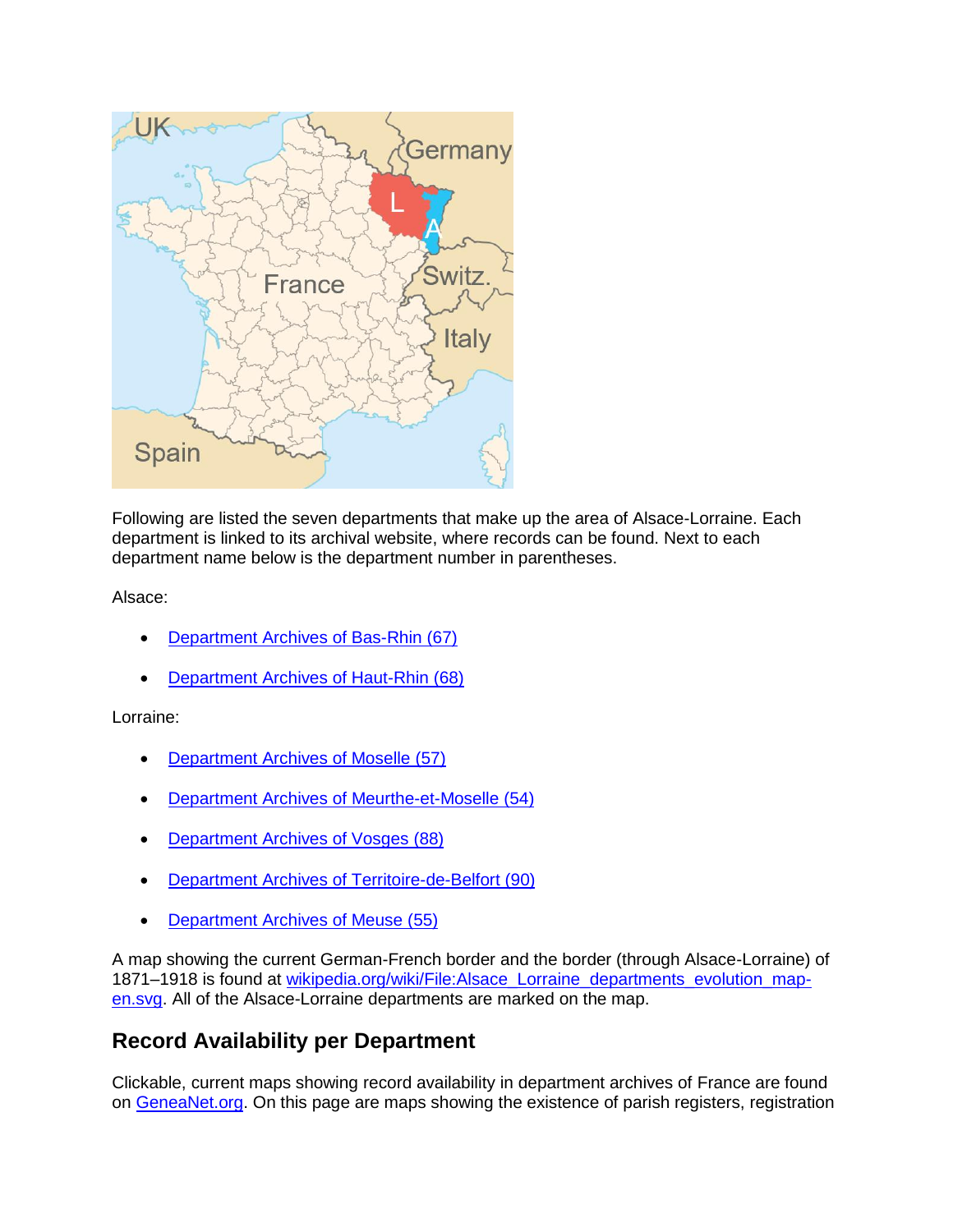registers, censuses, and cadastral maps for each department archive; click on the department of interest in the correct map to learn more.

Most French departments are assigned an official two-digit code. Residents in smaller departments sometimes refer to their own department as the number rather than the name. On the [GeneaNet.org maps,](https://www.geneanet.org/explore/beginners/post/archives-departementales-ligne/?lang=fr) Alsace-Lorraine is covered by department archive numbers **57** (Moselle), **67** (Bas-Rhin), and **68** (Haut-Rhin), as well as parts of **54** (Meurthe and Moselle), **55** (Meuse), **88** (Vosges), and **90** (Belfort). Hovering the mouse over a number on the map will bring up the name of the department.

The maps indicate which record types are available for each department; see the color key at the top left of each map. Clicking on a department number on a map will take you to that department's archival website, where you can access the record types indicated on the maps.

However, not all of the links take you directly to the record section of the department websites; clicking on the number 67, for example, takes you to the Bas-Rhin department homepage. To access the records, you may have to click around on the website for a while.

Because most emigrants from Alsace-Lorraine who immigrated to the United States were from the departments of Bas-Rhin, Haut-Rhin, and Moselle, walk-through explanations of how to access the online records of these three departments are given in the **Archives** sections below.

## <span id="page-4-0"></span>**Archives du Bas-Rhin**

There are 514 communes in Bas-Rhin. To determine whether your commune is in the department of Bas-Rhin, refer to the [Communes of the Bas-Rhin Department](https://en.wikipedia.org/wiki/Communes_of_the_Bas-Rhin_department) Wikipedia page.

The Bas-Rhin records can be accessed via **[archives.bas-rhin.fr/registres-paroissiaux-et](http://archives.bas-rhin.fr/registres-paroissiaux-et-documents-d-etat-civil/)**[documents-d-etat-civil.](http://archives.bas-rhin.fr/registres-paroissiaux-et-documents-d-etat-civil/)

- In the middle of the page is a search bar with the words **Votre commune** [your commune, the equivalent of a township or a municipality in English, or a Gemeinde in German]. In the search bar, type in the name of a place and hit **Enter** or the **Rechercher**  [search] button. Note that if you have a space preceding or following the commune name, the search will not work.
- Let's say you're looking for records for the commune of Waldhambach. In the **Votre commune** search bar on the [Archives du Bas-Rhin website,](http://archives.bas-rhin.fr/registres-paroissiaux-et-documents-d-etat-civil/) type in **Waldhambach** and click **Rechercher**. This will take you to the Waldhambach records page.
- Three options will be listed below the bookshelf image. These options offer various record types you can access: **Registres paroissiaux (avant 1789)** [parish registers (before 1789)], **Tables décennales** [decennial tables; these are ten-year indexes of names in civil records, and this type of record exists in the Low Countries and in France], and **Registres d'état civil** [civil registers]. The page will automatically have the first option (the parish registers) selected.
	- $\circ$  If you hover the mouse over a faded image of a book, such as the one to the far left in the image above, you will see a note pop up that it's "**en deficit**," meaning there is a gap and the book is missing.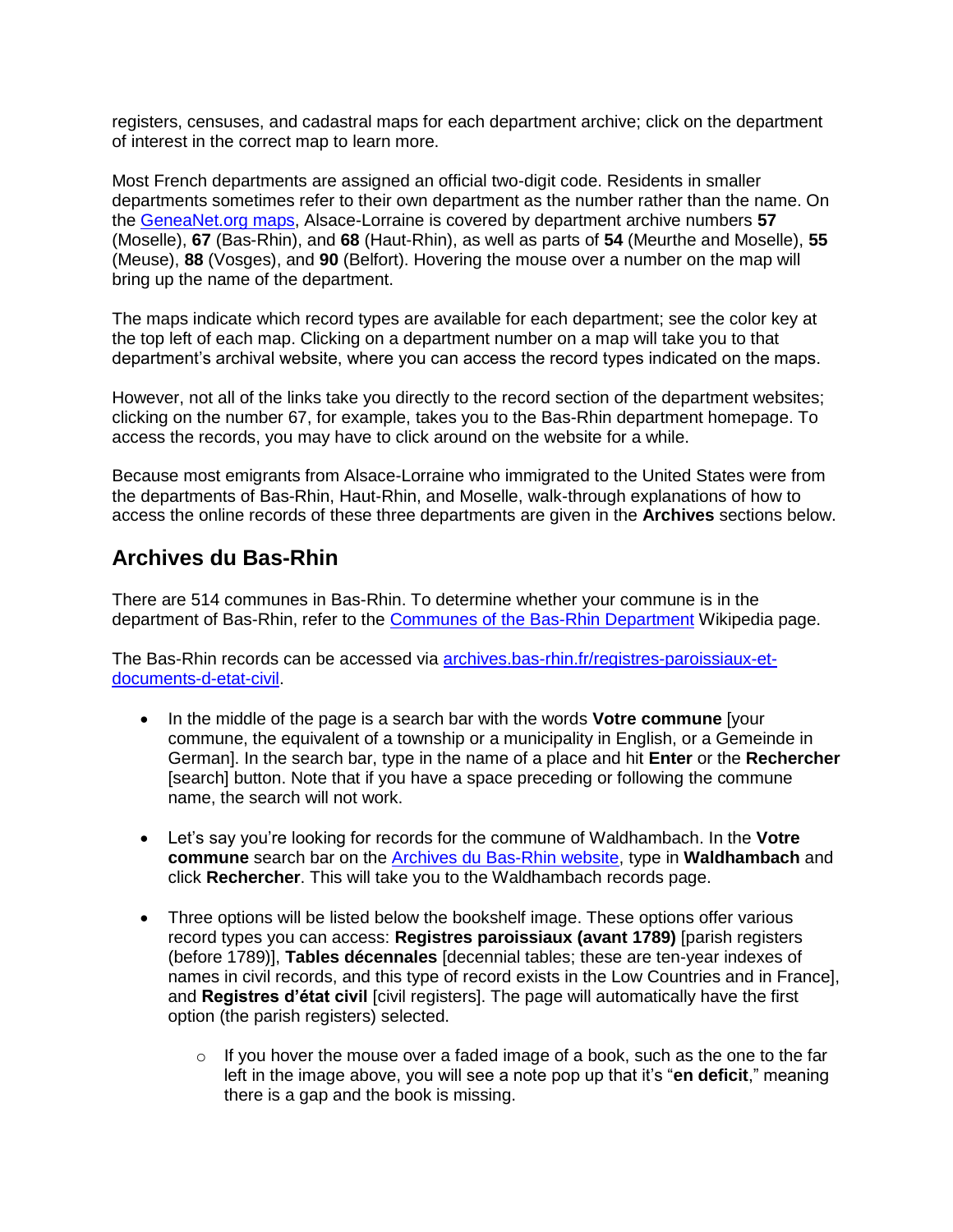#### <span id="page-5-0"></span>**Parish Registers**

- Some communes, including Waldhambach, will list a Catholic (**Paroisse catholique**) and a Protestant (**Paroisse protestante**) parish.
- In the case of Waldhambach, the image of a Catholic book on the Bas-Rhin website is faded, indicating that the book does not exist. Hovering the mouse over the book brings up a note to "**voir Tieffenbach**" [see Tieffenbach]; this indicates that the Catholics living in Waldhambach attended the Tieffenbach Catholic parish. (Sometimes a note like this indicates that a town was previously part of another parish.) As such, if we return to the [Bas-Rhin commune search page](http://archives.bas-rhin.fr/registres-paroissiaux-et-documents-d-etat-civil/) and type in **Tieffenbach** and click **Rechercher**, you will see Catholic record books that also cover Waldhambach.
- You can now click on those record books to view the original Catholic records.
	- o As practice, hover the mouse over the first distinct **BMS** book (the one with 1738–1760 on the spine); notice this will bring up the year ranges available in that book for each record type. To view the records, **double-click** on the **1738– 1760 BMS book**. This will take you to a page containing the usage rules; to accept these rules, scroll down to the bottom and click on the **Accepter** button.
	- o Once you have accepted the usage rules, the digital book will show up.
	- o To zoom in or out, use the **plus and minus magnifying glasses** or **scroll on the mouse**. To view a different part of the image, click on the **image** and **hold** the mouse down while you **drag** the image around.
	- o To view a different page, click on the **back-and-forth arrows** in the pink circles at the bottom of the image. To skip several pages, click on the **white horizontal line** between the back-and-forth arrows; alternatively, click and hold the **white vertical line**, drag the line horizontally, and let go. Once you let go, the image will reload, showing you the new selected page, and the number by the back arrow will have changed.
		- The number by the back arrow indicates the image number you are currently viewing, so that number changes as you flip through the book.
		- The number by the forward arrow indicates the total number of images in that book, so that number does not change within a single book.
	- o In the lower right-hand corner of the image are **three faded circles**.
		- To view the image full-screen, click on the **orange circle**. (Hovering over this circle will bring up the words "**afficher en plein écran**," meaning **view full-screen**.)
			- To exit the full-screen view, hit the **Esc** key on your keyboard.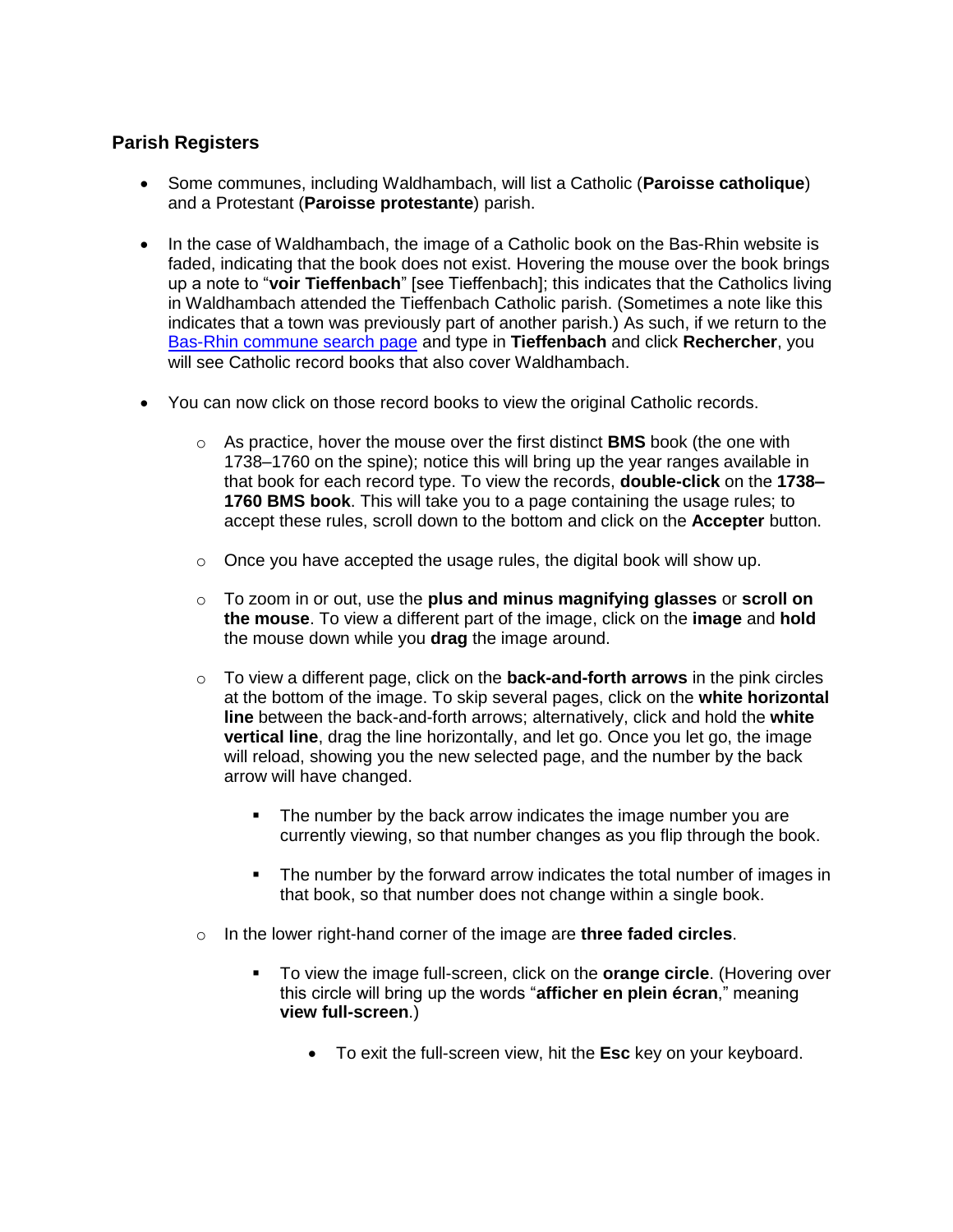- To adjust the lighting and contrast or rotate the image, click on the **yellow circle**. (Hovering over this circle will bring up the words "**régler l'image**," meaning **adjust the image**.)
- To view an index, if one is available for the page you have open, click on the **green circle**. (Hovering over this circle will bring up the words "**voir les indexations**," meaning **see the index**.)
	- If no index is available for the page, a green note will pop up on the side, stating "**Pas d'indexation pour cette page. Ajouter la première!**" [No index exists for this page. Add the first index!].
- o For practice, with the **1738–1760 BMS Tieffenbach book** open, go to image 9. Note that the baptism entries on this two-page spread are in Latin.
- To return to the bookshelf page, click on **Retour Adeloch** on the left-hand side, directly above the image.

#### <span id="page-6-0"></span>**Decennial Tables (Ten-Year Indexes of Names in Civil Records)**

To browse the Tieffenbach commune's ten-year index books, do the following:

- On the [Tieffenbach records webpage,](http://archives.bas-rhin.fr/registres-paroissiaux-et-documents-d-etat-civil/ETAT-CIVIL-C487#search-results) click on the **Tables décennales** button below the bookshelf image. Right-click on the webpage and select **Translate to English**.
- For practice, double-click on the "**1792–Year X**" death register book. This will open a digital version of the book.
- Open page 3 by clicking in the middle of the **white line** between the back-and-forth arrows under the image.
	- $\circ$  The ten-year index lists people pseudo-alphabetically by their surname—i.e., all the surnames beginning with the letter **A** are listed together, but otherwise not alphabetically, meaning we see the first surnames in the following order: Anthoni, Arnold, Arnold, Anthoni, Abraham, Anthoni, Arnold.
	- $\circ$  The death date is listed to the right of the name. Note that some of the death dates are written as current/Gregorian calendar dates and others are listed as French Republican calendar dates. Refer to the [Alsace-Lorraine:](https://www.familysearch.org/wiki/en/img_auth.php/d/d7/Alsace-Lorraine%2C_Converting_French_Republican_Calendar_Dates_-_instruction.pdf) Converting [French Republican Calendar Dates](https://www.familysearch.org/wiki/en/img_auth.php/d/d7/Alsace-Lorraine%2C_Converting_French_Republican_Calendar_Dates_-_instruction.pdf) "How to" Guide to learn how to convert the dates from one calendar to the other.

Once you have located a person in the ten-year index, such as Magdalena Anthoni (who died on 6 September 1793), look up the complete record in the civil registers.

#### <span id="page-6-1"></span>**Civil Registers**

To browse the Tieffenbach commune's civil records, do the following: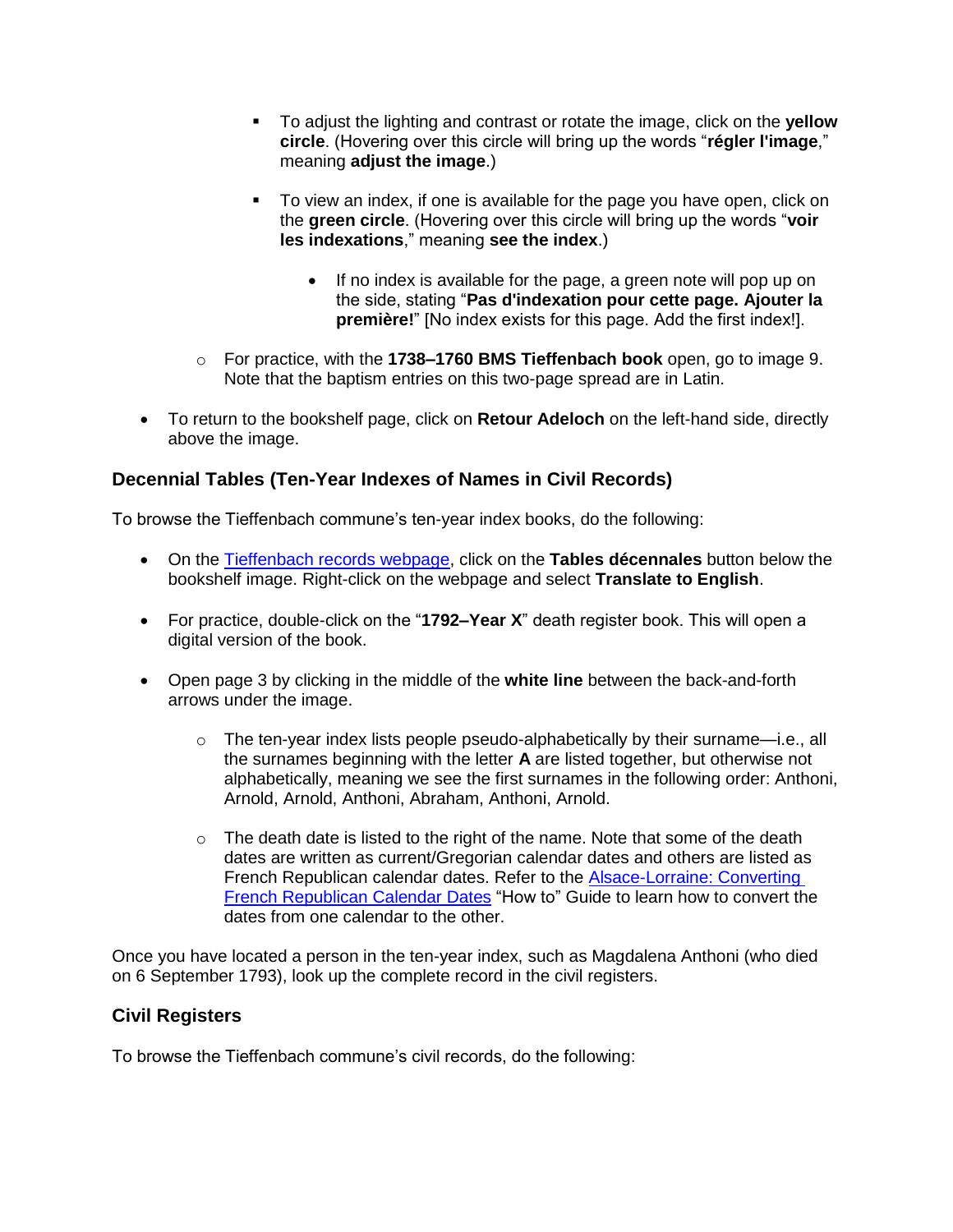- On the [Tieffenbach records webpage,](http://archives.bas-rhin.fr/registres-paroissiaux-et-documents-d-etat-civil/ETAT-CIVIL-C487#search-results) click on the **Registres d'état civil** button below the bookshelf image. Right-click on the webpage and select **Translate to English**.
- For practice, let's locate the death record of Magdalena Anthoni, whom we found in the ten-year death index as having died on 6 September 1793. Double-click on the "**1793– an IV**" death book.
- Browse through the book by clicking on the **white line**. Look for the date of 6 September 1793; the dates are usually listed first in each record, and the names are listed about halfway down the record. Browsing through the record book, you will find "Magdalena Antonin" listed on image 5 as having died on 6 September 1793.
	- $\circ$  The death date is listed at the very start of the record as "Heute den Sechsten Tag des Monats Septembris Eintausend siebenhundert drey und zwanzig im zweyten Jahr der Republik," which means "Today, the  $6<sup>th</sup>$  day of the month of September, 1000 700 3 and 20 in the 2<sup>nd</sup> year of the Republic."
	- $\circ$  Often, each year's records end with an index of the people in that year. As such, there is usually both a yearly index and a ten-year index containing a person's name.
		- **If the image of a book is faded, indicating that the book is missing, look at** the other book that should contain your person's name: the ten-year index or the book containing the full entries.
	- $\circ$  Often, the name of the person (or, in the case of a marriage, the name of the people) the record is for is listed in the margin of the entry.
- Click on the **orange circle** in the lower right-hand corner of the image to view the image full-screen.

# <span id="page-7-0"></span>**Archives du Haut-Rhin**

There are 366 communes in Haut-Rhin. To determine whether your commune is in the department of Haut-Rhin, refer to the [Communes of the Haut-Rhin Department](https://en.wikipedia.org/wiki/Communes_of_the_Haut-Rhin_department) Wikipedia page.

The Haut-Rhin records can be accessed via [archives.haut-rhin.fr/search?preset=44&view=list.](http://www.archives.haut-rhin.fr/search?preset=44&view=list)

- When you open the **Archives du Haut-Rhin website**, first accept the terms and conditions of the archival page by clicking on the blue **J'accepte les conditions de la licence** button. This will take you to a page where you can look up town records.
- Click on the drop-down box next to **Commune** and start typing the (French) name of your commune of interest. For practice, start typing **Jungholtz**; notice that you need only type in the first two letters, in this case, for the correct commune to be selected. Click on the **commune name**.
- Translate the page by right-clicking on the webpage and selecting **Translate to English**.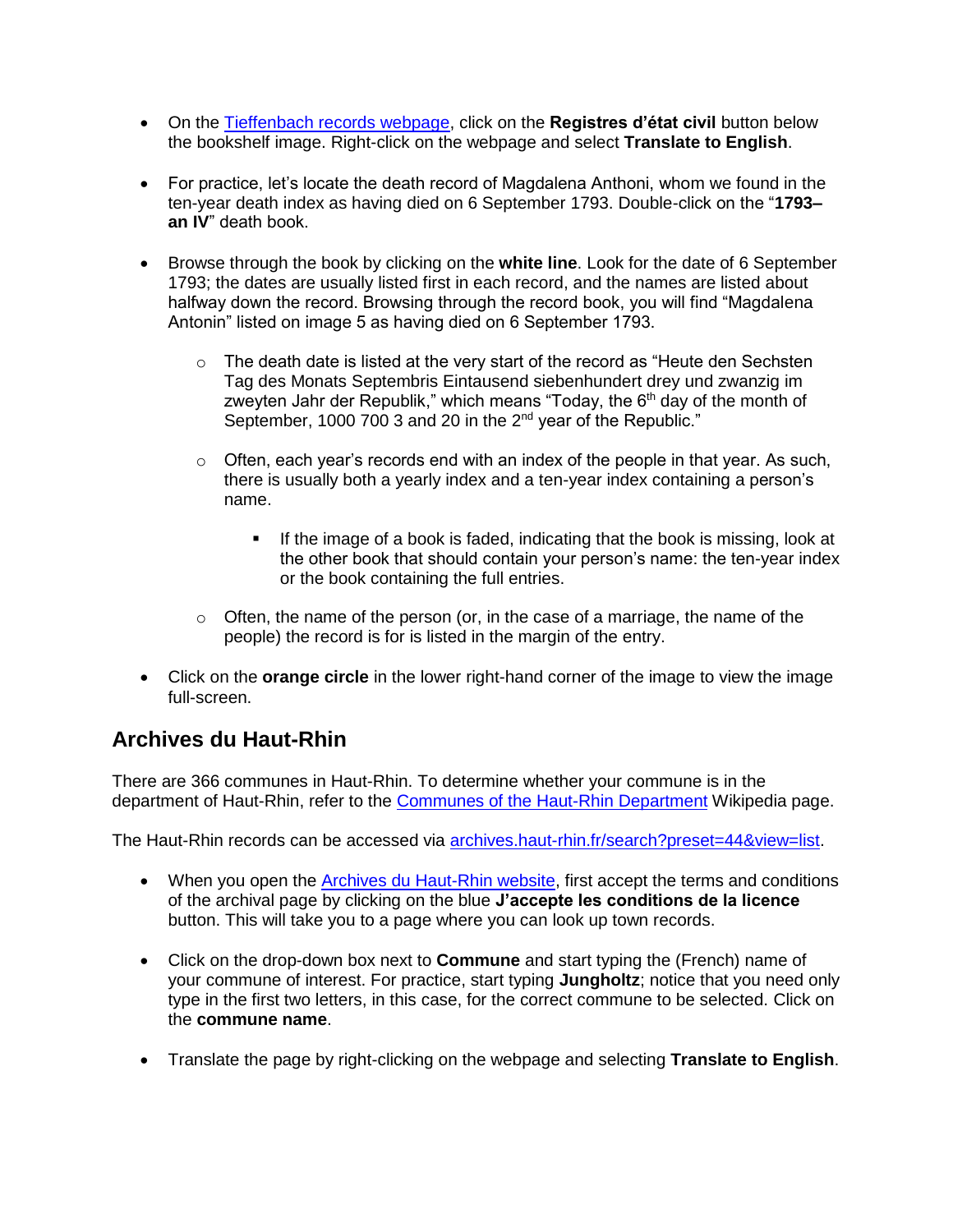- Click on the drop-down box next to **Type of act** (Type d'acte) and select a record type births, marriages, deaths, decadal/decennial tables (ten-year indexes of civil records), etc. For practice, select **births** (Naissances). Then click **Search** (Chercher).
- The search results show that there are two books containing birth records in Jungholtz: 1880–1882 and 1883–1892. Let's click on the **1883–1892 birth book**.
- Click on the **collection of images**. This will take you to the digital copy of the book.
- Each year should end with an index. Locate the index for the Jungholtz 1883 births by browsing through the images.
	- $\circ$  To view a different image, do any of the following:
		- Click on the **arrows** directly to the left and right of the image.
		- Click on the **scroll bar** found to the right of the small image icons, then hold and drag the scroll bar down and click on a new **image icon**. (If you do not see the column of image icons, widen your browser screen.)
		- Click on the **image number** found at the top of the image icons, where it says **1 out of 155** (1 sur 155), change the number, and click the **ok**  button that pops up.
	- o To zoom in and out, scroll using the mouse or click on the **plus and minus buttons** at the bottom of the image.
	- o To print the record, click on the **printer icon** in the top right-hand corner and select whether you want to print the current view, the current document, all 155 documents in the book, or a selection of documents.
	- o To rotate the image or change the lighting, use the **icons** at the bottom of the screen.
- You will find the Jungholtz 1883 birth index on **image 12**. Look at the **8 th name**: **Elisa Justina Horn** is listed as being born on **17 October 1883**.
- Remembering that the yearly index is directly *after* the births for that year, locate the **17 October 1883** birth entry. You will find the entry on [image 9,](http://www.archives.haut-rhin.fr/search/result#viewer_watch:a0114558032169eZJZU/fc9d9b70be) which was recorded a few days after the birth. The parents are listed: **Alexander Horn** and **Josephine Kopf**.

#### <span id="page-8-0"></span>**Archives de la Moselle**

There are 725 communes in Moselle. To determine whether your commune is in the department of Moselle, refer to the [Communes of the Moselle Department](https://en.wikipedia.org/wiki/Communes_of_the_Moselle_department) Wikipedia page.

The Moselle records can be accessed via [archives57.com/index.php/recherches/archives-en](http://www.archives57.com/index.php/recherches/archives-en-ligne/registres-paroissiaux)[ligne/registres-paroissiaux.](http://www.archives57.com/index.php/recherches/archives-en-ligne/registres-paroissiaux) Church and civil records can be browsed on this website.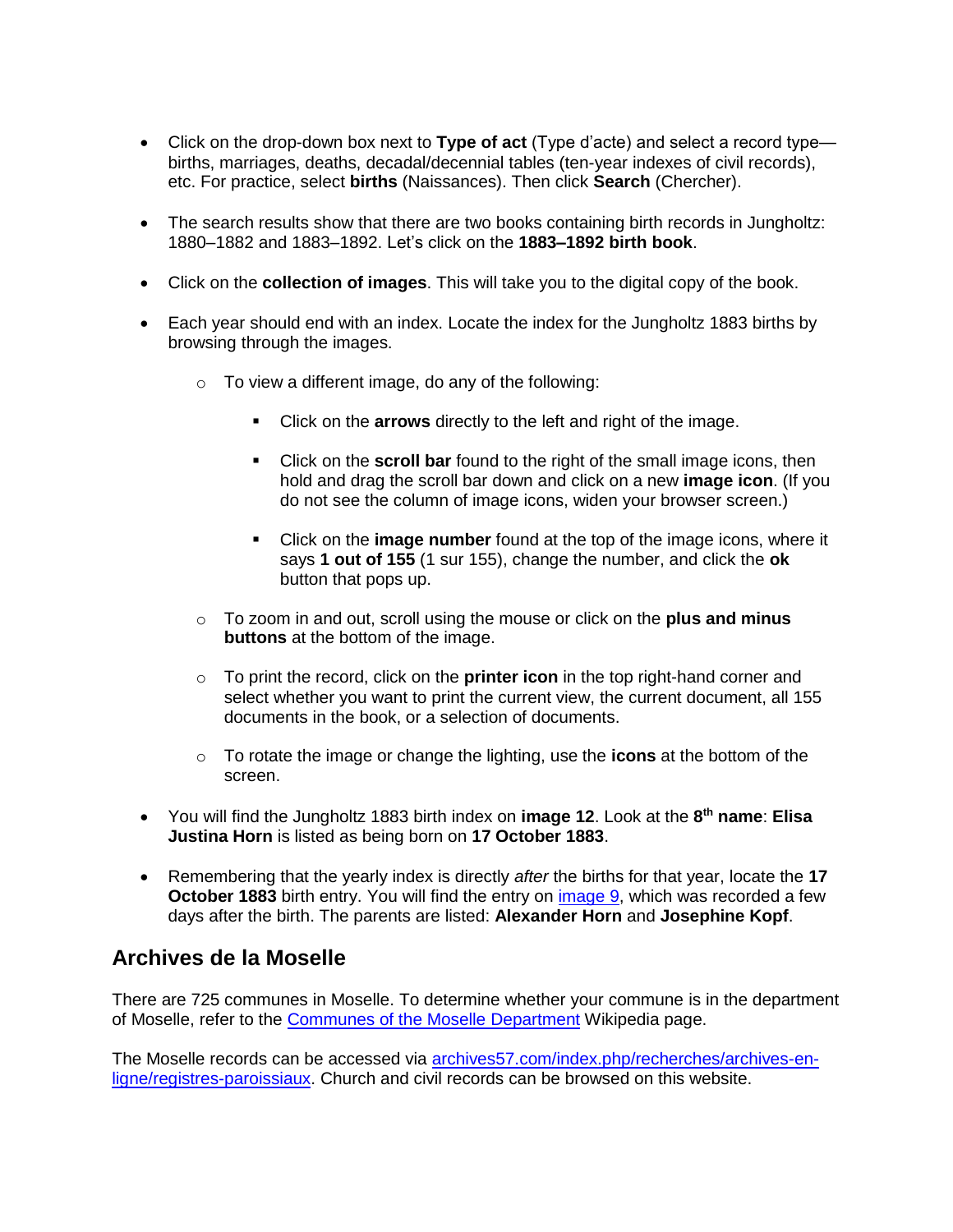- When you open the **Archives du Moselle website**, you will see a clickable list of communes. At the top of the list is a clickable alphabet. For practice, click on the letter L.
- With the list of communes starting with the letter L open, scroll down, right-click on **Langatte**, and click on **open link in new tab**. This will take you to the [Langatte records](http://www.archivesnumerisees57.com/visualiseur/index.php/rechercheTheme/requeteConstructor/1/2/A/0/0) [page.](http://www.archivesnumerisees57.com/visualiseur/index.php/rechercheTheme/requeteConstructor/1/2/A/0/0)
- To view records in a certain year range, type in the **beginning** year in the **first blank box** and the **ending** year in the **second blank box**. Then click **Rechercher** (search).
	- o If, for example, you search for 1735 to 1845, the **1713–1728 baptisms, marriages, burials** church book will *not* show up as a result because it is not included in your chosen year range.
- To view *all* the records in the commune, simply leave the fields blank and click on **Rechercher** (search). (Note that if you translate the page first, you will not be able to click on the search button; if this is the case, refresh the page first.)
- Right-click on the webpage and select **Translate to English**.
- Note that the [Langatte records page](http://www.archivesnumerisees57.com/visualiseur/index.php/rechercheTheme/requeteConstructor/1/2/A/0/0) contains a list of small images of records, along with the record type—births, baptisms, marriages, deaths, and burials—and year range covered by each book. Right-click and translate the page.
	- o To view a different image, do any of the following:
		- Click on the **arrows** in the lower right-hand corner; clicking on a **single arrow** will move you forward (or backward) **one** page, whereas clicking on a **double arrow** will move you forward (or backward) **ten** pages.
		- Click on the white box in the lower right-hand corner, where it says **Page 1 de 89**. Type in a new number and hit **Enter**. This will take you to your chosen page.
	- o To zoom in and out, scroll using the mouse or click on the **plus and minus buttons** below the image.
	- o To view the image full-screen, click on the **computer screen icon** below the image. Click on the same icon to return to the regular view.
	- $\circ$  To change the lighting, to view the image as a negative, to undo all the changes you have made to the image (such as lighting), to add or remove the small image in the lower right-hand corner, and to rotate the image, use the other **icons** at the bottom of the screen.
	- o To print the record, click on one of the two **basket icons** below the image.
		- To print only part of the record, click on the **first basket icon**. Then click on the record and, holding the mouse down, drag the mouse over the area you wish to print. Let go of the mouse once you have selected the desired section (your selection will show up in blue).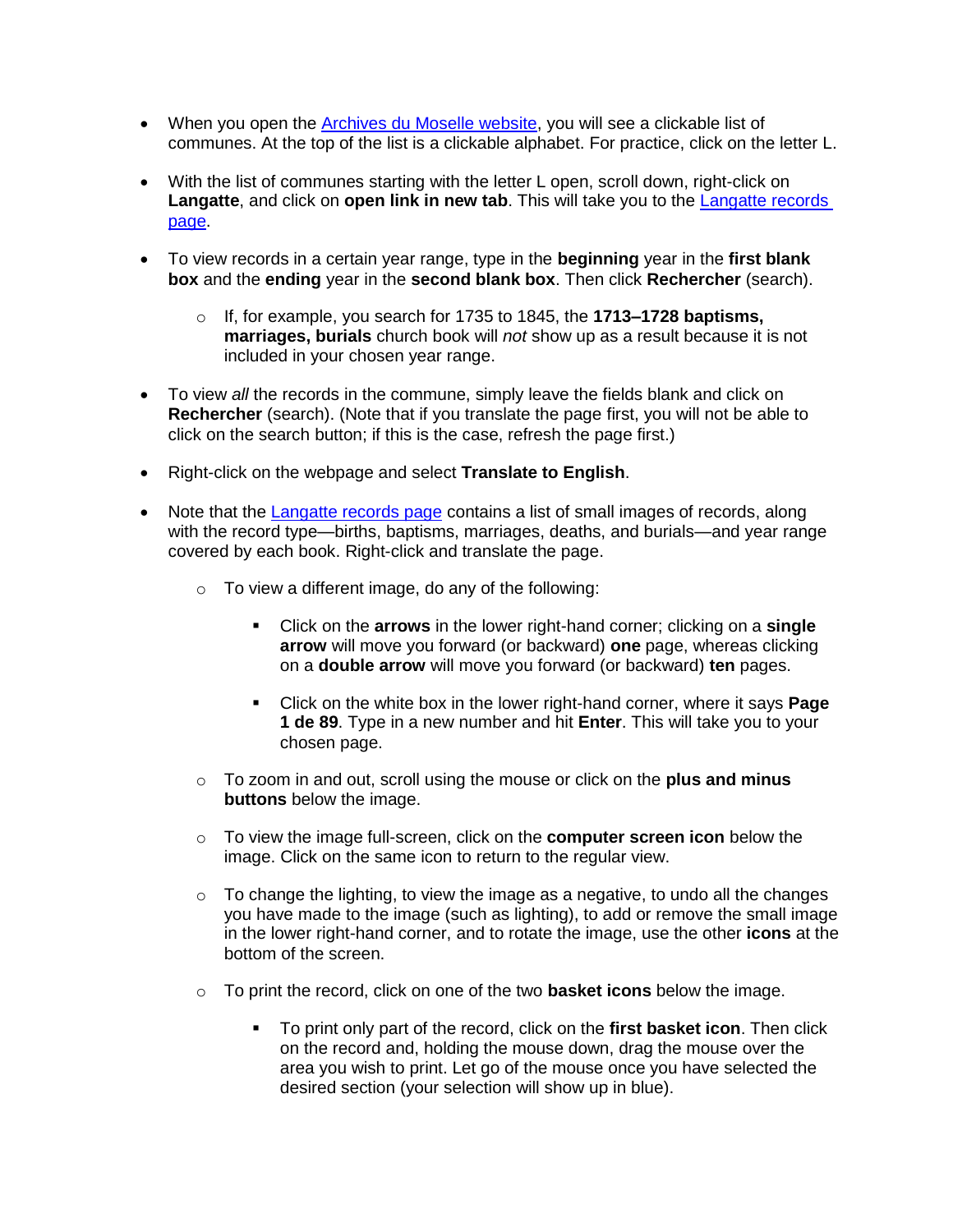- To print the entire record, click on the **second basket icon**.
- Doing either of the above will bring up a notification stating that the image has been added to your printing list. Return to the **Langatte records page** and click on the **Print basket** button in the top right-hand corner.
	- In the top left-hand corner of the print basket, select the size of the paper you will be printing on: **A4** (8.3 x 11.7 in) or **A3** (11.7 x 16.5 in). Make sure your paper is at least the size of your selection.
	- If needed, change the orientation from **Landscape** to **Portrait**.
	- To delete a selection, click on the **trash can icon** to the right.
	- To delete *all* selections, click on **Empty the basket** at the bottom.
	- To print all your remaining images, click **View cart in PDF**. This will open a pdf that you can **download** and/or **save**.

### <span id="page-10-0"></span>**Changing Website Language**

- **Look for a flag, a globe or a couple of capital letters** signifying a language. Usually such a **symbol** is located in the upper right-hand corner of the webpage. If a symbol exists, click on it and change the language to English. Note that on many websites, doing so will only translate portions of the website, and the website features available may change significantly.
- **To translate a webpage to English** that does not have a built-in English version, with the webpage open in a Google Chrome browser, **right-click** on the mouse. A drop-down box will pop up by the mouse on the screen. Select "**Translate to English**." The webpage is then translated by Google Translate, usually within a couple of seconds. Note that the translation will not be not perfect and some items may remain in French.
- **Be aware of translated place names and personal names**. If a place or personal name is also a word, performing the Google Translate function will translate the name into another word. This may render nonsense; for example, an occupational surname (which should not be translated) may be automatically translated into the word for the occupation and cause confusion. If something in the translation seems strange, **refresh** the page to view the original version.
	- o For example, the German occupational surname **Schuhmacher** and the French occupational surname **Cordonnier** both mean **shoemaker**. As such, translating a webpage with either of these names would also translate the surnames, causing confusion. **Refresh** the page to view the original version.
- **Refresh the page** (by clicking on the **circular arrow** at the top left-hand corner of the Google Chrome browser) to return the page to its original language.